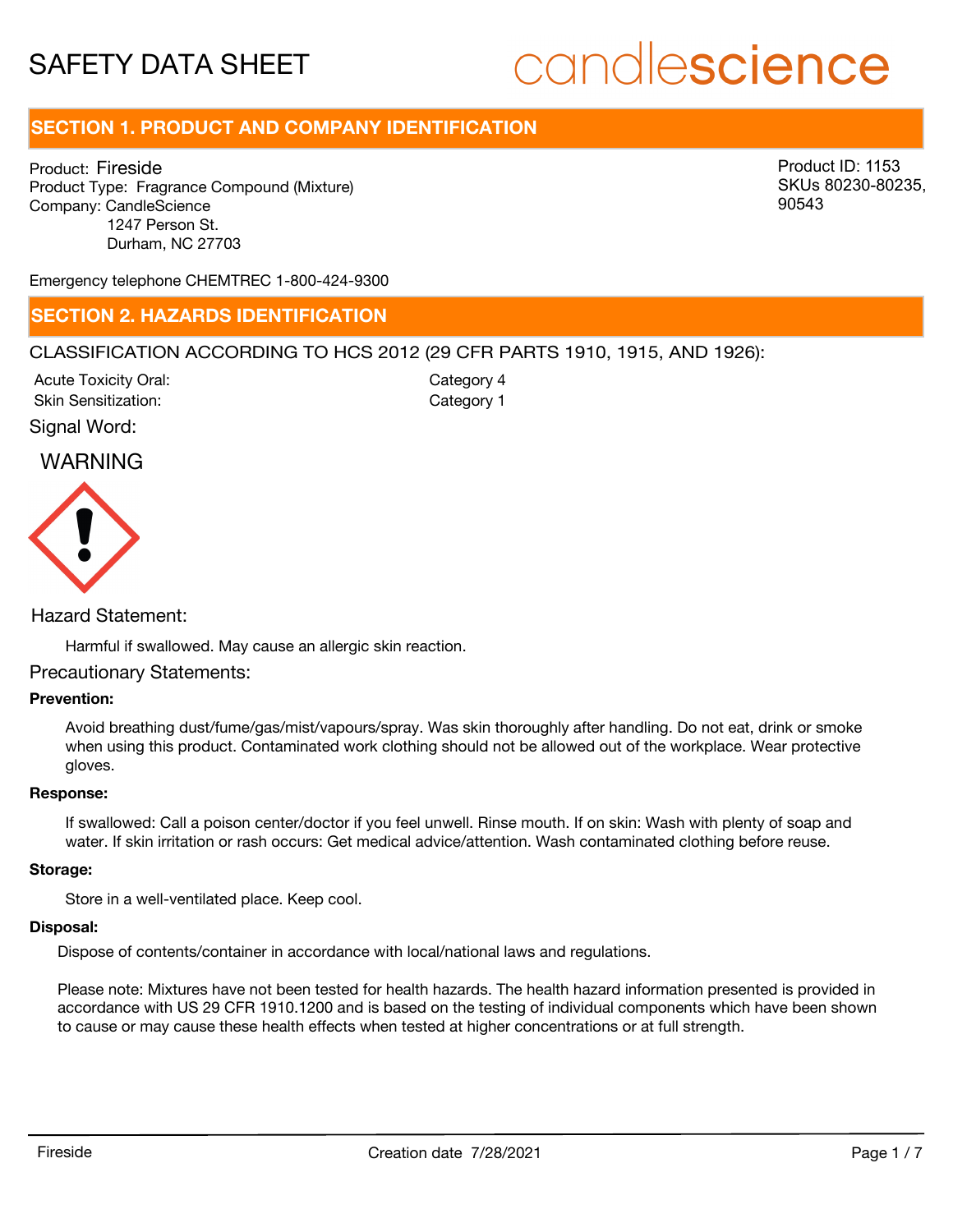# candlescience

## **SECTION 3. COMPOSITION/INFORMATION ON INGREDIENT**

| Hazardous components                                                            | CAS No.    | Weight %  |
|---------------------------------------------------------------------------------|------------|-----------|
| Benzyl benzoate                                                                 | 120-51-4   | $70 - 90$ |
| 2-acetyl-1,2,3,4,5,6,7,8-octahydro-2,3,8,8-tetra-methylnaphtalene (main isomer) | 54464-57-2 | 1 - 10    |
| 6-Acetyl-1,1,2,4,4,7-hexamethyltetralin                                         | 1506-02-1  | 1 - 10    |

# **SECTION 4. FIRST AID MEASURES**

#### Inhalation:

Get to fresh air immediately. Consult poison control center or physician if any symptoms develop.

Skin contact:

Rinse immediately with plenty of water for at least 15 minutes. If skin irritation occurs, seek medical advice/attention. Remove contaminated clothing and shoes. Immediately seek medical attention if chemical entered ear canal. When symptoms persist or in all cases of doubt seek medical advice.

#### Eye contact:

Remove contact lenses. Immediately flush eyes for at least 15 minutes. Get medical attention.

#### Ingestion:

Do not induce vomiting. Immediately consult poison control center or physician.

Most important symptoms:

Harmful if swallowed. May cause an allergic skin reaction.

Indication of immediate medical attention:

Treat symptomatically.

General information:

Consult physician or Poison Control Center.

# **SECTION 5. FIREFIGHTING MEASURES**

Suitable extinguishing media:

Foam, carbon dioxide, or dry chemical.

## Unsuitable extinguishing media:

Avoid use of water in extinguishing fires.

## Specific hazards:

During fire, gases hazardous to health may be formed. Do not allow run-off from fire fighting to enter drains or water courses.

Special fire fighting procedures:

Wear self-contained breathing apparatus for firefighting. Move containers from fire area if it can be done safely. Use water spray jet to protect personnel and to cool endangered containers.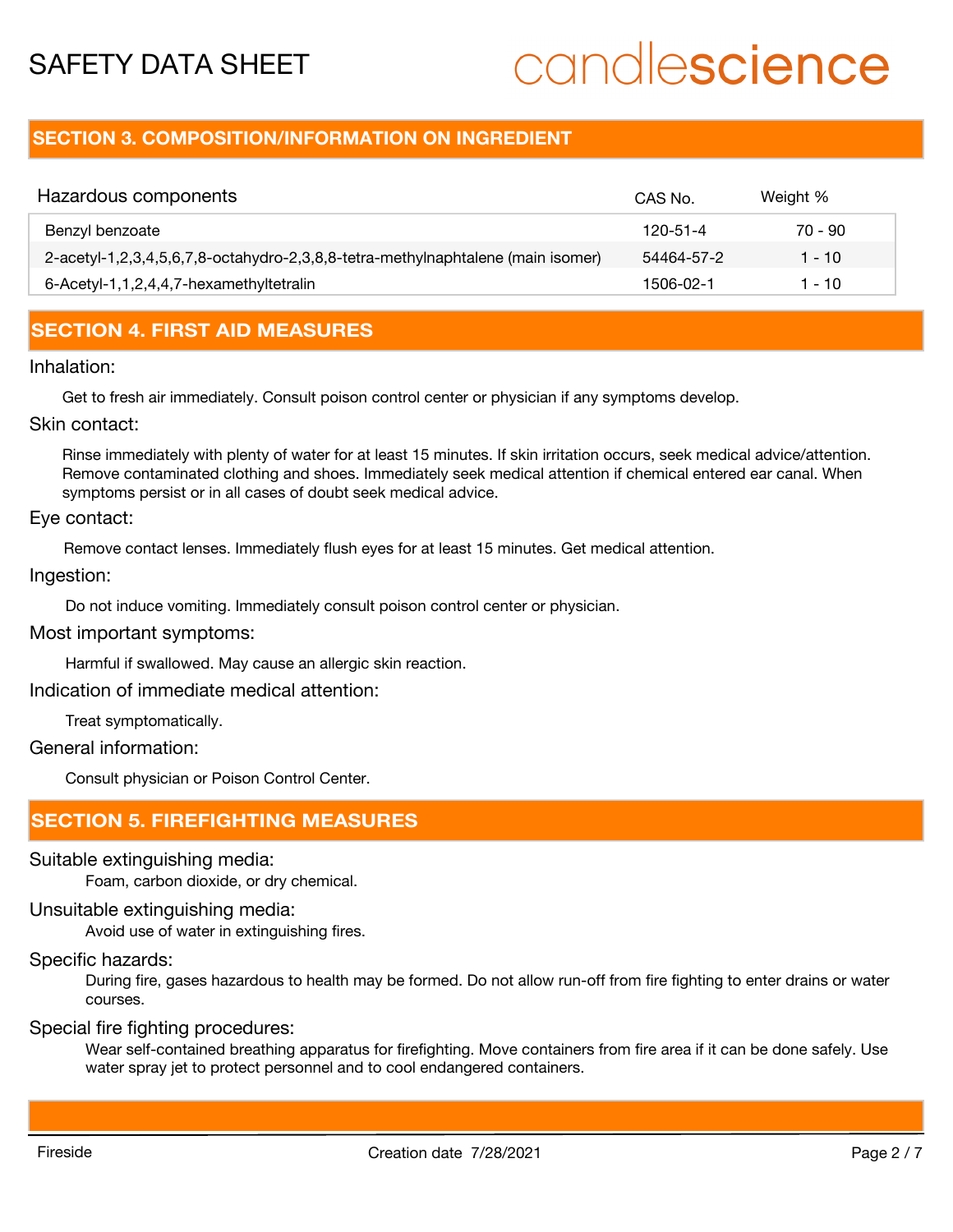# candlescience

# **SECTION 6. ACCIDENTAL RELEASE MEASURES**

### Personal precautions, protective equipment and emergency procedures:

Evacuate personnel to safe areas. Remove all sources of ignition. Ensure adequate ventilation. Keep people away from and upwind of spill/leak. Wear appropriate protective equipment and clothing during clean-up.

#### Environmental precautions:

Do not allow to enter into soil/subsoil. Do not allow to enter into surface water or drains. Dispose of in accordance with local regulations. Local authorities should be advised if significant spillage cannot be contained.

#### Methods and materials for containment and cleaning up:

Soak up with inert absorbent material (e.g. sand, silica gel, vermiculite). Keep in suitable and closed containers for disposal. Clean contaminated floors and objects thoroughly while observing environmental regulations.

# **SECTION 7. HANDLING AND STORAGE**

#### Precautions for safe handling:

Avoid contact with skin and eyes. Avoid prolonged inhalation of vapors. Wash hands and other exposed areas with mild soap and water before eating, drinking or smoking and when leaving work. Handle in accordance with good industrial hygiene and safety practices.

#### Conditions for safe storage, including any incompatibilities:

Store in tightly closed and upright container in a cool, dry, ventilated area. Store away from light, heat, and sources of ignition.

### **SECTION 8. EXPOSURE CONTROLS/PERSONAL PROTECTION**

#### Exposure Guidelines:

#### Appropriate Engineering Controls:

#### **Ventilation:**

Use engineering controls to maintain airborne levels below exposure limit requirements or guidelines. If there are no applicable exposure limit requirements or guidelines, use only with adequate ventilation. Local exhaust ventilation may be necessary for some operations.

#### Personal Protective Equipment:

#### **Eye protection:**

Ensure that eyewash stations and safety showers are close to the workstation location. Chemical resistant goggles must be worn.

#### **Hand protection:**

Wear chemical resistant gloves suitable for this material as determined by a hazard assessment. Gloves should be discarded and replaced if there is any indication of degradation or chemical breakthrough.

#### **Skin and body protection:**

Wear protective clothing suitable for this material as determined by a hazard assessment.

#### **Respiratory protection:**

Respiratory protection should be worn when workplace exposures exceed exposure limit requirements or guidelines. If there are no applicable exposure limits or guidelines, use an approved respirator where there is a potential for adverse effects, including but not limited to respiratory irritation or odor, where indicated or required by the exposure assessment. Selection of air-purifying or positive-pressure supplied air will depend on the results of the exposure assessment which includes an evaluation of the specific operations and the actual or potential airborne concentrations. The type of cartridge or filter to be used must be selected and approved for the chemical, class, or classes of chemicals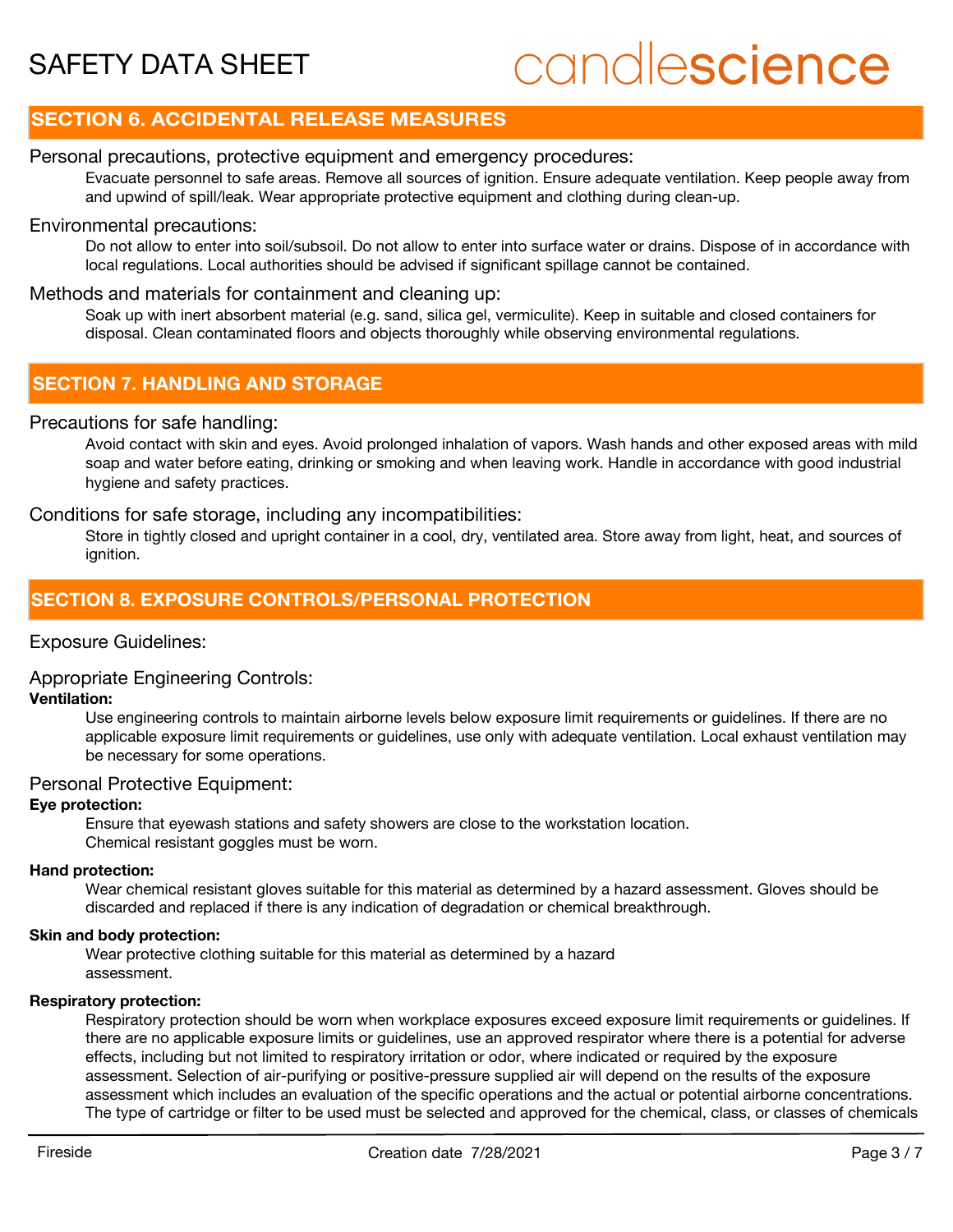# candlescience

likely to be encountered in the workplace. For emergency conditions, use an approved positive-pressure self-contained breathing apparatus.

#### **General hygiene considerations:**

Handle in accordance with good industrial hygiene and safety practice. Remove contaminated clothing and protective equipment before entering eating areas. Wash hands before breaks and immediately after handling the product.

## **SECTION 9. PHYSICAL AND CHEMICAL PROPERTIES**

| Appearance:                                          | Liquid                                 |  |  |  |  |
|------------------------------------------------------|----------------------------------------|--|--|--|--|
| Color:                                               | Pale yellow to yellow                  |  |  |  |  |
| Odor:                                                | Characteristic                         |  |  |  |  |
| Odor threshold:                                      | N/A                                    |  |  |  |  |
| pH:                                                  | N/A                                    |  |  |  |  |
| Melting point:                                       | N/A                                    |  |  |  |  |
| Boiling point:                                       | N/A                                    |  |  |  |  |
| Flashpoint:                                          | $>107$ °C<br>>225 °F                   |  |  |  |  |
| Evaporation Rate (Butyl Acetate $= 1$ ):<br>N/A      |                                        |  |  |  |  |
| Flammability (solid, gas):                           | N/A                                    |  |  |  |  |
| Upper lower flammability or explosive limits:<br>N/A |                                        |  |  |  |  |
| Vapor density (Air=1):                               | N/A                                    |  |  |  |  |
| Vapor pressure:                                      | 0.0382 hPa at 68° F Calculated (99.9%) |  |  |  |  |
| Specific gravity (H2O=1):                            | 1.09103                                |  |  |  |  |
| Solubility in water:                                 | Practically insoluble                  |  |  |  |  |
| Solubility in other solvents:                        | N/A                                    |  |  |  |  |
| Partition coefficient: n-octanol/water:<br>N/A       |                                        |  |  |  |  |
| Auto-ignition temperature:                           | N/A                                    |  |  |  |  |
| Decomposition temperature:                           | N/A                                    |  |  |  |  |
| Kinematic viscosity:                                 | N/A                                    |  |  |  |  |
| Dynamic viscosity:                                   | N/A                                    |  |  |  |  |
| Explosive properties:                                | N/A                                    |  |  |  |  |
| Oxidizing properties:                                | N/A                                    |  |  |  |  |
| Refractive index:                                    | N/A                                    |  |  |  |  |

## **SECTION 10. STABILITY AND REACTIVITY**

**Chemical stability:**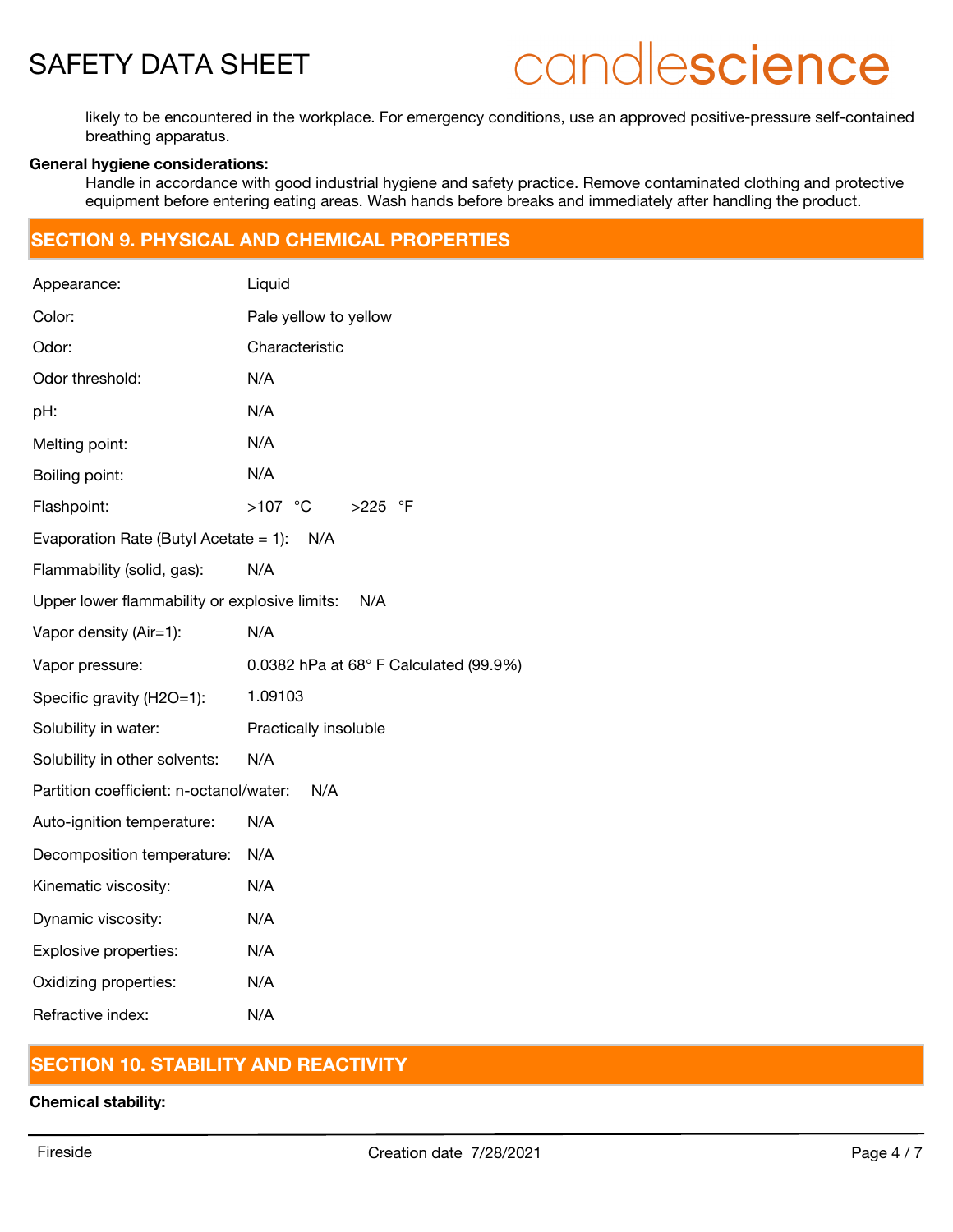# candlescience

The product is stable and non-reactive under normal conditions of use, storage and transport.

#### **Possibility of hazardous reactions:**

Material is stable under normal conditions.

#### **Conditions to avoid:**

Heat, flames and sparks. Temperature extremes and direct sunlight.

#### **Incompatible materials:**

Strong oxidizing agents. Strong acids. Strong Bases.

#### **Hazardous decomposition products:**

No hazardous decomposition products are known.

## **SECTION 11. TOXICOLOGICAL INFORMATION**

#### **Acute oral toxicity:**

619.43 mg/kg

#### **Acute dermal toxicity:**

N/A

#### **Acute inhalation toxicity:**

N/A

#### **Skin corrosion/irritation:**

N/A

**Serious eye damage/eye irritation:**

N/A

#### **Respiratory or skin sensitization:**

Causes sensitisation.

#### **Mutagenicity:**

N/A

#### **Reproductive toxicity:**

N/A

#### **Carcinogenicity:**

N/A

Please note: Mixtures have not been tested for health hazards. The health hazard information presented is provided in accordance with US 29 CFR 1910.1200 and is based on the testing of individual components which have been shown to cause or may cause these health effects when tested at higher concentrations or at full strength.

### **SECTION 12. ECOLOGICAL INFORMATION**

**Ecotoxicity:**

N/A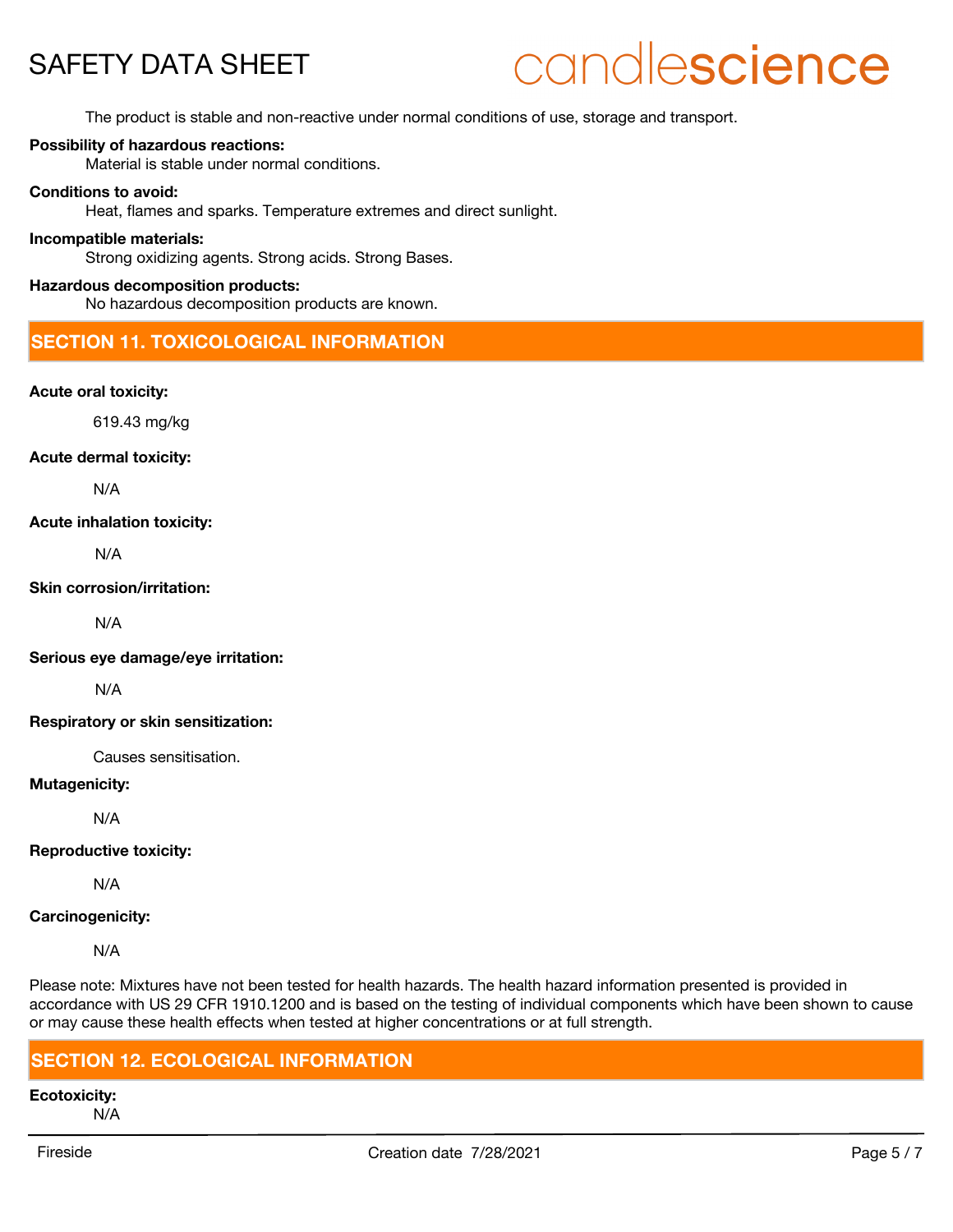# candlescience

#### **Persistence and Degradability:**

N/A

#### **Bioaccumulation:**

N/A

#### **Other Adverse Effects:**

N/A

# **SECTION 13. DISPOSAL CONSIDERATIONS**

#### **Disposal instructions:**

Collect and reclaim or dispose in sealed containers at licensed waste disposal site. Do not allow this material to drain into sewers/water supplies. Do not contaminate ponds, waterways or ditches with chemical or used container. Dispose of contents/container in accordance with local/regional/national/international regulations.

#### **Local disposal regulations:**

Dispose in accordance with all applicable regulations.

#### **Hazardous waste code:**

The waste code should be assigned in discussion between the user, the producer and the waste disposal company.

#### **Waste from residues/unused products:**

Dispose of in accordance with local regulations. Empty containers or liners may retain some product residues. This material and its container must be disposed of in a safe manner.

#### **Contaminated packaging:**

Since emptied containers may retain product residue, follow label warnings even after container is emptied. Empty containers should be taken to an approved waste handling site for recycling or disposal.

| <b>SECTION 14. TRANSPORT INFORMATION</b> |                                                                                                                        |  |  |  |
|------------------------------------------|------------------------------------------------------------------------------------------------------------------------|--|--|--|
| <b>IATA UN Number:</b>                   | <b>UN 3082</b>                                                                                                         |  |  |  |
| <b>IATA UN Proper Shipping Name:</b>     | Environmentally hazardous substance, liquid, n.o.s. (Benzyl Benzoate, Octahydro-<br>tetramethyl-naphthalenyl-ethanone) |  |  |  |
| <b>IATA Transport Hazard Class:</b>      | 9                                                                                                                      |  |  |  |
| <b>IATA Packing group:</b>               | $\mathbf{III}$                                                                                                         |  |  |  |
| <b>IATA Environmental Hazards:</b>       | yes                                                                                                                    |  |  |  |
| <b>IATA ERG Codes:</b>                   | N/A                                                                                                                    |  |  |  |
| <b>IATA Special Precautions:</b>         | N/A                                                                                                                    |  |  |  |
| <b>IATA Other Information:</b>           | N/A                                                                                                                    |  |  |  |
| <b>IMDG UN Number:</b>                   | <b>UN 3082</b>                                                                                                         |  |  |  |
| <b>IMDG UN Proper Shipping Name:</b>     | Environmentally hazardous substance, liquid, n.o.s. (Benzyl Benzoate, Octahydro-<br>tetramethyl-naphthalenyl-ethanone) |  |  |  |
| <b>IMDG Transport Hazard Class:</b>      | 9                                                                                                                      |  |  |  |
| <b>IMDG Packing Group:</b>               | III                                                                                                                    |  |  |  |